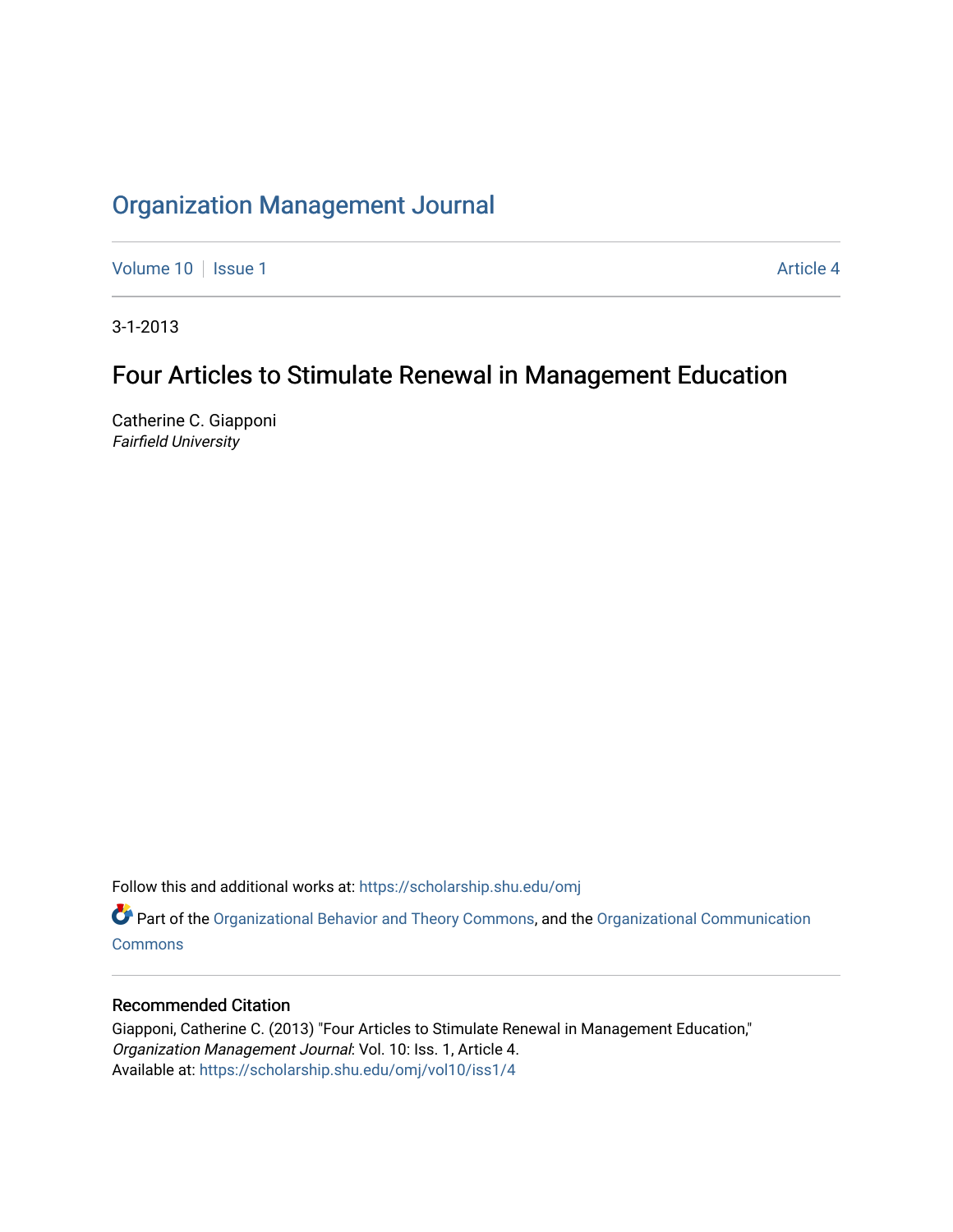

### **TEACHING & LEARNING**

## **Four Articles to Stimulate Renewal in Management Education**

#### **Catherine C. Giapponi<sup>1</sup>**

*Co-Editor* <sup>1</sup>*Dolan School of Business, Fairfield University, Fairfield, Connecticut, USA*

In this issue we are publishing an interesting mix of articles that explore different facets of teaching and learning. Through these four articles, we explore issues related to *what* we teach, *how* we teach it, and methods for evaluating the effectiveness of our teaching. In the first article, Robert L. Laud and Matthew S. Johnson examine *what* we teach in traditional MBA (master of business administration) programs. As the authors note, a debate over the relevancy of the traditional MBA curriculum has persisted for decades. For their article "Progress and Regress in the MBA Curriculum: The Career and Practice Skills Gap," the authors examined MBA curricula and identified deficiencies based on interviews with business executives. The study found that executives valued soft skills as necessary for executive advancement. Yet these skills have had insufficient emphasis in MBA curricula. The authors contend that MBA curricula reform that provides greater emphasis on behavioral skill education is necessary to meet the needs of students, rising executives, and the business community. Why has this reform not occurred? While the authors identify and assess the structural and institutional resistance to change, they offer thought-provoking recommendations.

The second article, "A Manager's Actions? An Exercise for Exploring Sexual Harassment," written by David E. Desplaces and John R. Ogilvie, moves us away from broad curricular issues and brings us inside the classroom. Through an exercise based on a case scenario in a retail setting, the authors provide an opportunity to engage students in an exploration of sexual harassment from multiple perspectives, with particular emphasis on behavioral and legal dimensions. The exercise also provides an opportunity for student self-reflection as they identify and confront their own assumptions and perceptions related to the issue of sexual harassment. The third article, written by Kathleen J. Barnes and George E. Smith, is also

based on an experiential approach to learning. Unlike the previous classroom exercise, "Beyond the Textbook: An Approach to Facilitating Student Understanding of Organizational Culture in Organizations" engages students in a semester-long project. Students gain insight into the concept of organizational culture by gaining access to an organization and conducting a multi-method-based cultural analysis. Student groups work collaboratively to conduct the cultural assessments through direct interaction with organizational members. Both articles provide the readers with creative approaches to *how* we teach and afford students the opportunity to penetrate deeper levels of understanding and meaning through practical real-world applications of management concepts.

Readers of the Teaching & Learning section of *OMJ* are interested not only in developing new and innovative teaching techniques, such as the two experiential approaches described in the first two articles, but also in improving teaching effectiveness.

Finally, the fourth article examines how we evaluate *what* we are teaching and *how* we teach it. Linda R. Martin, Robert Dennehy, and Sandra Morgan explore issues related to the reliability of traditional instruments that assess teaching effectiveness and propose an innovative alternative. In "Unreliability in Student Evaluation of Teaching Questionnaires: Focus Groups as an Alternative Approach," the authors review the inconsistent and conflicting research on the validity of student evaluation of teacher questionnaires (SET). As these evaluations are used both for appraisals in making tenure, promotion, and merit pay decisions and for the formative purpose of improving teaching effectiveness, the pursuit of reliable instruments is an important goal. Martin et al. propose the use of focus groups as a replacement for or supplement to the traditional student questionnaires. Recognizing implementation issues and potential institutional constraints related to a focusgroup approach to teaching evaluation, the authors propose an interesting and thought-provoking alternative to traditional teaching assessments.

Address correspondence to Catherine C. Giapponi, Dolan School of Business, Fairfield University, 1073 N. Benson Road, Fairfield, CT 06824, USA. E-mail: cgiapponi@fairfield.edu